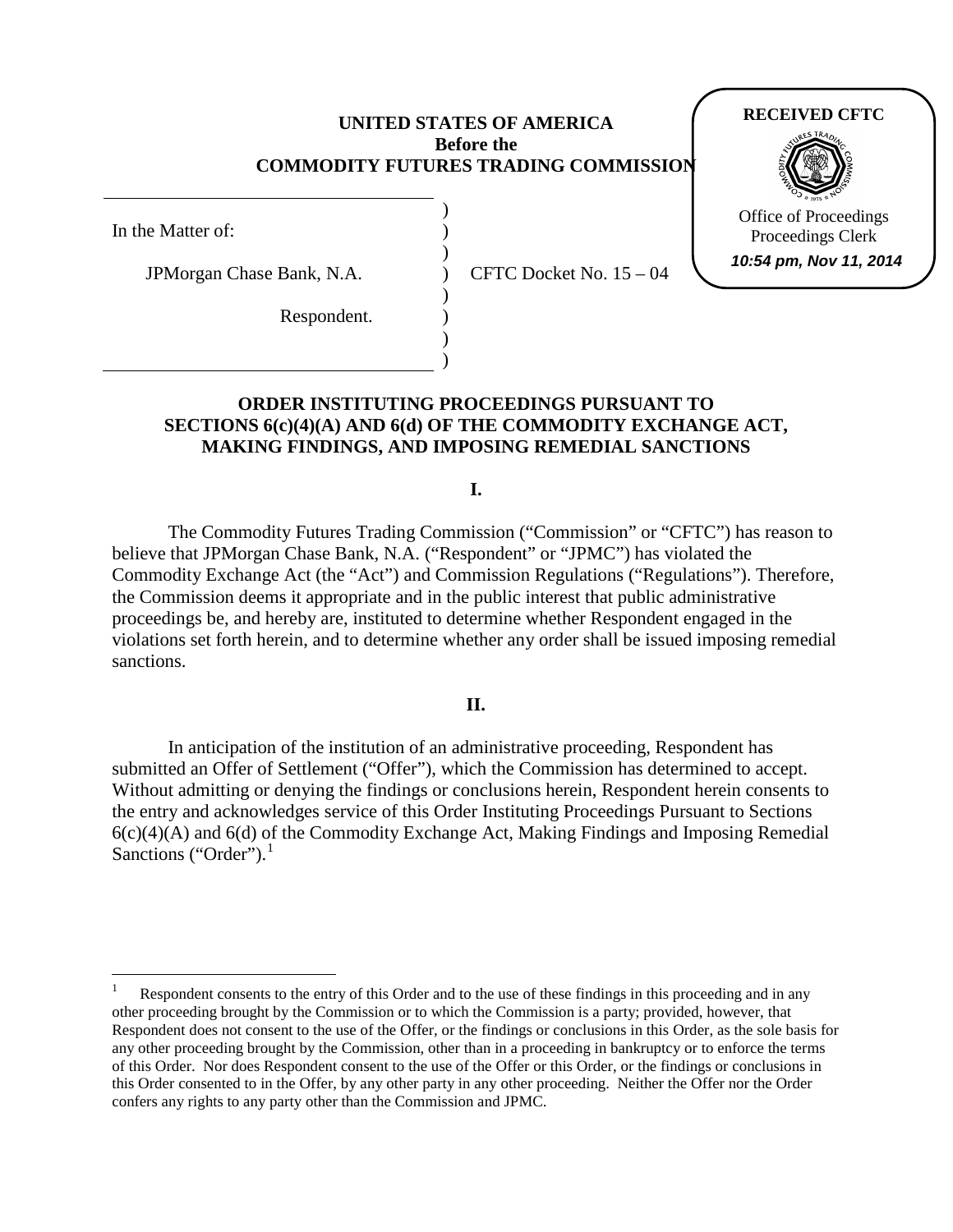The Commission finds the following:

#### **A. Summary**

From 2010 through 2012 ("Relevant Period"), JPMC, by and through certain of its foreign exchange ("FX") traders, at times, sought to benefit its own trading positions or those of certain FX traders at other banks by attempting to manipulate and aiding and abetting certain traders at other banks in their attempts to manipulate certain FX benchmark rates.

One of the primary FX benchmark rates that the FX traders attempted to manipulate was the World Markets/Reuters Closing Spot Rates ("WM/R Rates"). The WM/R Rates are the most widely referenced FX benchmark rates in the United States and globally. The WM/R Rates are used to establish the relative values of different currencies, and reflect the rates at which one currency is exchanged for another currency. Most of the WM/R Rates at issue here are set or fixed based on trading activity of market participants, including JPMC and other banks, at various times throughout the day. The most widely used WM/R Rate is set or fixed at 4 p.m. London time ("4 p.m. WM/R fix").

FX benchmark rates, including the WM/R Rates, are used to price a variety of transactions including foreign exchange swaps, cross currency swaps, spot transactions, forwards, options, futures, and other financial derivative instruments. The most actively traded currency pairs are the Euro/U.S. Dollar (EUR/USD), U.S. Dollar/Japanese Yen (USD/JPY), and British Pound Sterling/U.S. Dollar (GBP/USD). Accordingly, the integrity of the WM/R Rates and other FX benchmark rates is critical to the integrity of the markets in the United States and around the world.

At times during the Relevant Period, certain FX traders at JPMC and other banks coordinated their trading to attempt to manipulate certain FX benchmark rates, including the 4 p.m. WM/R fix, to their benefit. These FX traders at JPMC and the other banks used private electronic chat rooms to communicate and plan their attempts to manipulate the FX benchmark rates for certain currency pairs.<sup>[2](#page-1-0)</sup> Certain FX traders at JPMC regularly participated in numerous private chat rooms. At times, in certain chat rooms, FX traders at JPMC and other banks disclosed confidential customer order information and trading positions, altered trading positions to accommodate the interests of the collective group, and agreed on trading strategies as part of an effort by the group to attempt to manipulate certain FX benchmark rates, in some cases downward and in some cases upward.

JPMC traders' attempts to manipulate certain FX benchmark rates involved multiple currencies, including the United States Dollar ("U.S. Dollar") and the Euro. The misconduct conduct occurred primarily, but not exclusively, at JPMC's FX trading desk in London, United Kingdom.

<span id="page-1-0"></span> $2 \text{ Some FX trades involved in certain chat rooms at issue herein were responsible for managing their respective.}$ banks' FX desks.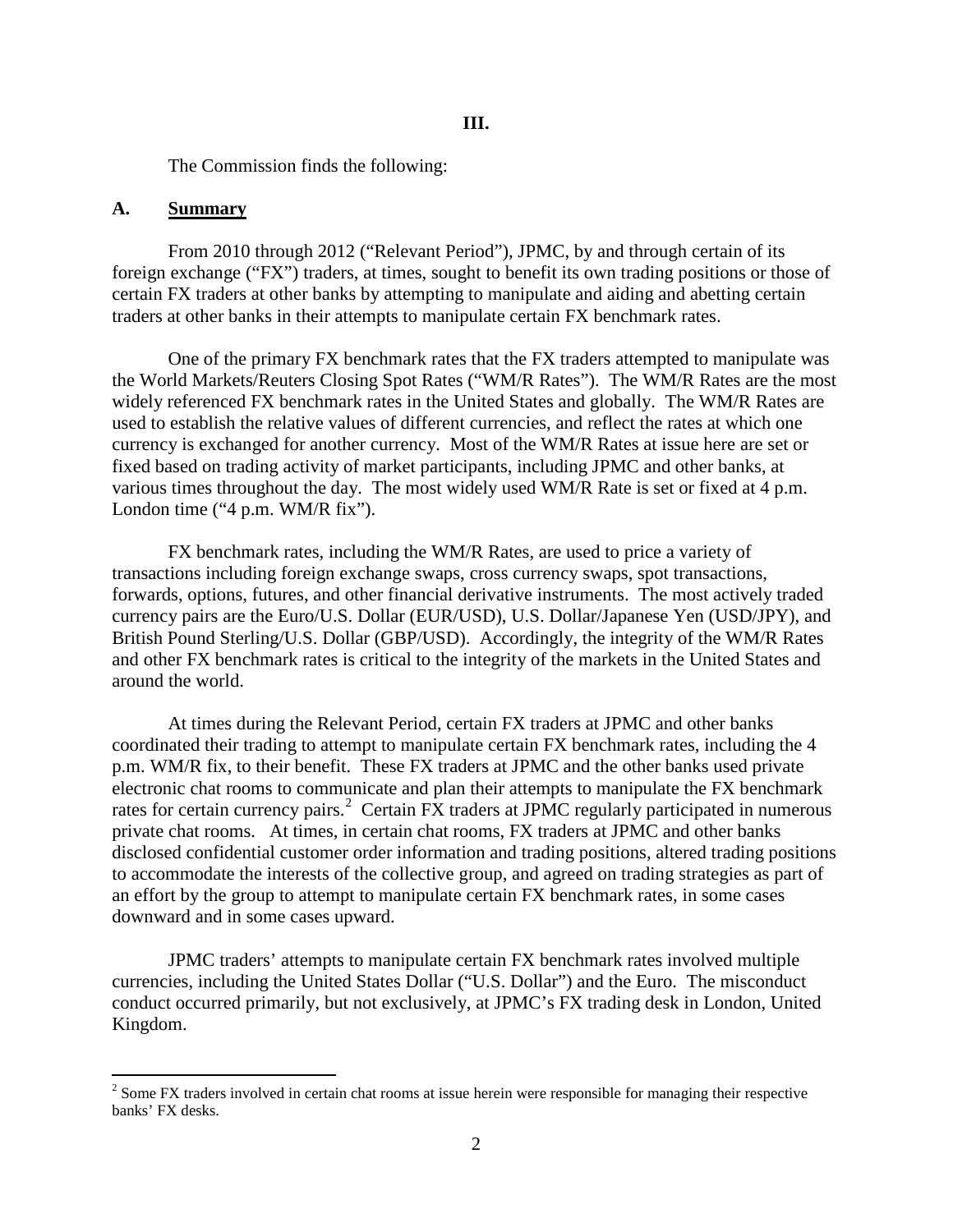This conduct occurred at various times over the course of the Relevant Period without detection by JPMC in part because of internal controls and supervisory failures at JPMC. JPMC failed to adequately assess the risks associated with its participation in the fixing of certain FX benchmark rates, including the 4 p.m. WM/R benchmark rates. JPMC also lacked adequate internal controls or procedures to detect and deter possible misconduct involving certain FX benchmark rates and failed to adequately supervise its FX traders by, among other shortcomings, failing to have adequate controls and monitoring over the use of electronic chat rooms.

The Commission notes that some of this conduct occurred during the same period that JPMC was on notice that the CFTC and other regulators were investigating attempts by certain banks to manipulate the London Interbank Offered Rate ("LIBOR") and other interest rate benchmarks.

\*\*\*

In accepting JPMC's Offer, the Commission recognizes the Respondent's significant cooperation during the CFTC's Division of Enforcement's ("Division") investigation of this matter, which included providing important information and analysis to the Division that helped the Division efficiently and effectively undertake its investigation. In addition, the Commission acknowledges that JPMC initiated its own internal investigation into FX trading prior to the Division's investigation. The Commission also recognizes that JPMC has commenced significant remedial action to strengthen the internal controls and policies relating to foreign exchange benchmarks and internal and external communications by traders.

#### **B. Respondent**

**JPMorgan Chase Bank, N.A.** is a global bank with headquarters in New York, New York.

# **C. Facts**

# **1. The FX Market**

The FX market, in which traders are able to buy, sell, exchange and speculate on currencies, is one of the world's largest and most actively traded financial markets. According to the Bank of International Settlements ("BIS"), trading in global foreign exchange markets averaged \$5.3 trillion per day in April 2013. Currencies are traded in pairs and the transacted rate represents the rate to exchange one currency for another currency. The U.S. Dollar is the dominant currency in the foreign exchange market. The exchange of the U.S. Dollar for another currency accounts for an estimated 87% of global foreign exchange market activity. The most actively traded currency pairs are the Euro/U.S. Dollar (EUR/USD), U.S. Dollar/Japanese Yen (USD/JPY), and British Pound Sterling/U.S. Dollar (GBP/USD). Participants in the FX market include banks, investment firms, commercial companies, central banks, hedge funds and retail customers.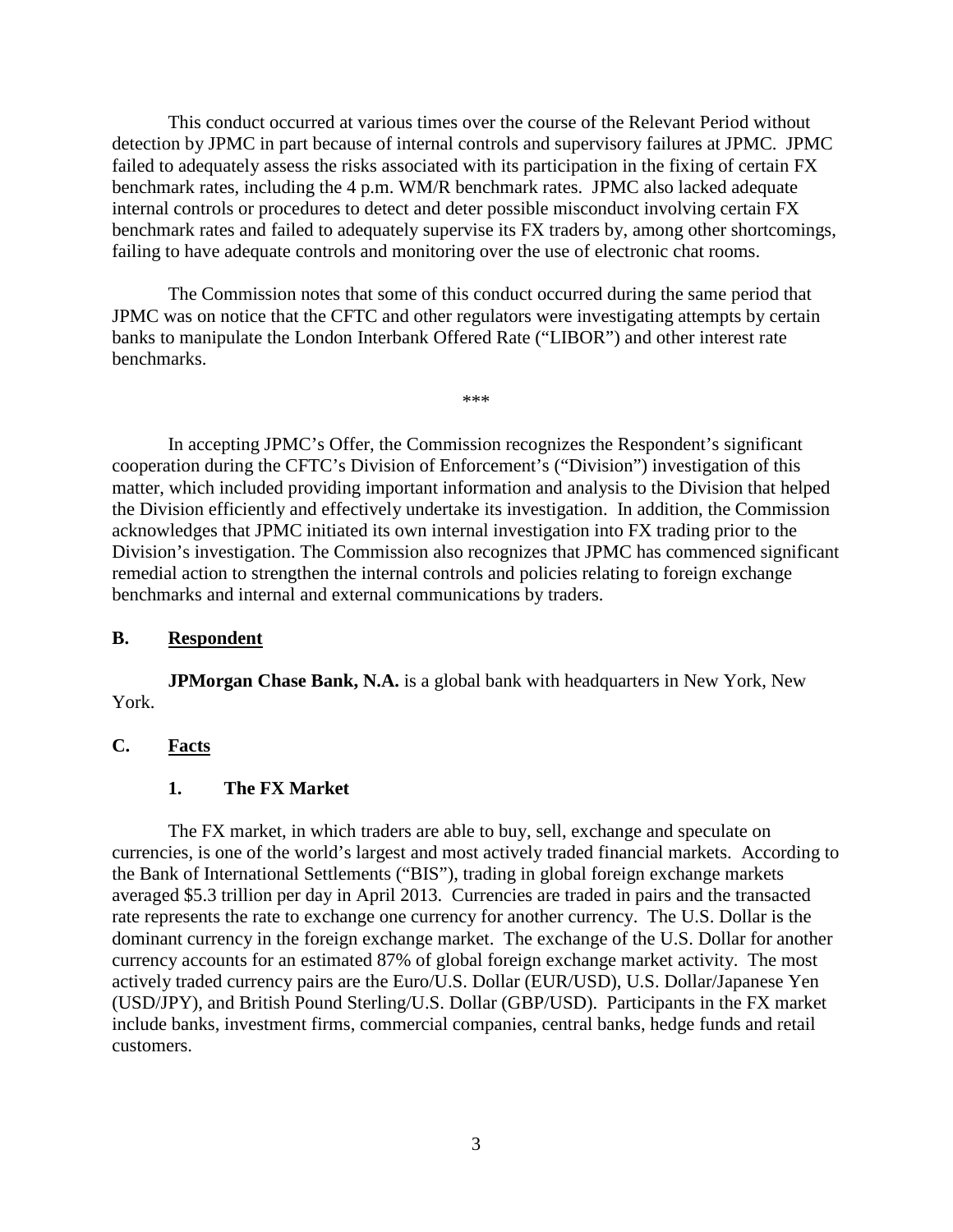The foreign exchange market is comprised of many instruments including spot, forwards, swaps, futures and option contracts.

## **2. WM/R Rates Overview**

The WM/R Rates, one of the leading and most widely referenced foreign exchange benchmark rates, are calculated multiple times daily, including at 4 p.m. London time, which is commonly referred to as the "WM/R  $\overline{4}$  p.m. London fix" or the " $\overline{4}$  p.m. fix."<sup>[3](#page-3-0)</sup> For twenty-one of the most liquid currencies (the "trade currencies"), the 4 p.m. fix is based on actual trades, using bids and offers extracted from a certain electronic trading system during a one-minute window ("fix period"). WM/Reuters determines the bid and offer rates based on the captured transacted rate and the bid-offer spread. WM/Reuters then calculates the median of these bid and offer rates and from these medians determines a "mid trade rate." If there are not enough trades, WM/Reuters calculates a "mid order rate." All orders and transactions are weighted equally, regardless of their notional sizes.

The WM/R Rates for the other 139 less liquid currencies (the "non-trade currencies") are set by similar methodology. Because these currencies are less liquid, WM/Reuters relies on indicative quotes (submissions) derived from a Reuters computer feed that solicits "indications of interest" from market participants as part of its fixing methodology. WM/Reuters captures independent snapshots of indicative quotes for bids and offers, and selects the median rate from these quotes as the "WM/R 4 p.m. London fix."

WM/Reuters also provides fix rates for forward and non-deliverable forward contracts using methodology similar to that used for non-trade currencies. Fix rates for forward and nondeliverable forward contracts are published using a premium or discount to the spot rate for the relevant currency pair.

Other FX benchmark rates are also priced through the use of indicative rates. For instance, the Russian Ruble/U.S. Dollar Emerging Markets Trade Association ("EMTA") benchmark rates are based on indicative rates submitted by market participants to the Chicago Mercantile Exchange ("CME"), which takes the midpoint of submitted bid-offer pairs that it randomly selects, discards the highest and lowest midpoints, and calculates the final benchmark rate using the mean of the remaining midpoints.

Foreign exchange futures contracts are connected to FX benchmark rates. The CME Russian Ruble/U.S. Dollar (RUB/USD) futures contract, for instance, is a cash settled futures contract for which the final settlement rate, a component of the contract's price, is equal to the reciprocal of the EMTA Russian Ruble/U.S. Dollar benchmark rate. Exchange rates in many actively traded CME foreign exchange futures contracts, including the Euro/U.S. Dollar (EUR/USD) futures, the U.S. Dollar/Japanese Yen (USD/JPY) futures, and British Pound Sterling/U.S. Dollar (GBP/USD) futures, track rates in spot foreign exchange markets at near

<span id="page-3-0"></span> $3$  Another important benchmark is the European Central Bank ("ECB") rate set by the ECB at 1:15 p.m. London time. Though less widely referenced than the WM/R Rate, the ECB Rates are also used by a wide range of participants, specifically non-financial corporates and are important for the non-deliverable forwards market. *See*  Financial Stability Board Foreign Exchange Benchmarks Final Report at 1. (September 30, 2014).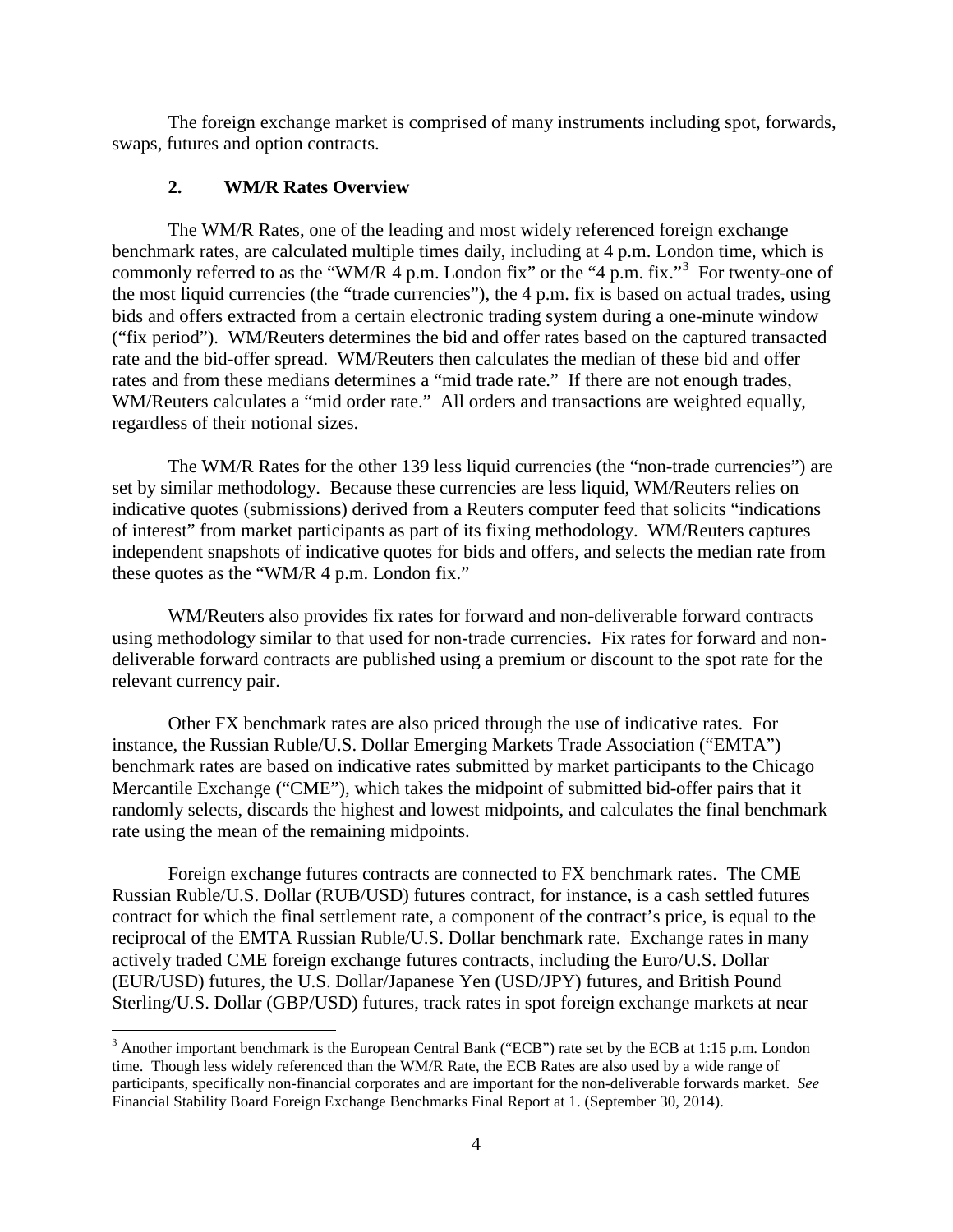parity after adjusting for the forward differential, or adding or subtracting "forward points." Speculative traders employ strategies that seek to capture short-lived arbitrage opportunities between foreign exchange futures and spot contracts. Since 2012, the CME provides clearing and other services for cash-settled Over the Counter FX Spot, Forward, Swaps, and Non-Deliverable Forward (NDF) contracts. The contracts cover 26 currency pairs, including EUR/USD, USD/JPY, and GBP/USD, and are cash-settled based on the WM/R 4 p.m. London fix.

# **3. JPMC Traders' Attempts to Manipulate FX Benchmark Rates**

In late 2008, following the financial crisis, liquidity and volume in the FX market increased as many financial institutions and other market participants sought to exchange currencies. The increase in volume and liquidity allowed JPMC FX traders and traders at other banks to take advantage of this trading opportunity, specifically during the FX benchmark rate fixing periods.

At the same time, certain FX traders at JPMC and other banks had and/or developed relationships with certain FX traders at other banks, and they increasingly used private chat rooms to communicate and share information with each other. Certain FX traders at JPMC and other banks routinely participated in the chat rooms. Often, these FX traders had multiple chat rooms open simultaneously on their trading terminals, and within a chat, the traders often focused on a particular currency pair. Being a member of certain chat rooms was sometimes exclusive and by invitation only.

For example, when inviting in a new member, traders in one chat room tried to ensure that a new member agreed to put the interests of the group first. In one chat, the JPMC trader discussed with traders from Banks X and Z whether to invite a trader from Bank W into the chat room: [4](#page-4-0)

| Bank Z Trader:      | 7:49:55 | are we ok with keeping this as is $\ldots$ ie the info lvls &<br>risk sharing? |
|---------------------|---------|--------------------------------------------------------------------------------|
| Bank X Trader:      | 7:50:27 | well                                                                           |
| Bank Z Trader:      | 7:50:30 | that is the qu[estion]                                                         |
| Bank X Trader:      | 7:50:32 | you know him best obv                                                          |
|                     | 7:50:39 | if you think we need to adjust it                                              |
|                     | 7:50:43 | then he shouldn't be <sup>[]</sup> in chat                                     |
| <b>JPMC</b> Trader: | 7:50:54 | yeah that is key                                                               |
|                     | 7:51:00 | simple question [Bank Z trader]                                                |
|                     | 7:51:08 | I trust you implicitly [Bank Z trader]                                         |
|                     | 7:51:13 | and your judgement                                                             |
|                     | 7:51:16 | you know him                                                                   |
|                     | 7:51:21 | will he tell rest of desk stuff                                                |
|                     | 7:51:26 | or god forbin his $nyk$                                                        |

<span id="page-4-0"></span><sup>&</sup>lt;sup>4</sup> The communications quoted in this Order contain shorthand trader language and many typographical errors. The shorthand and errors are explained in brackets within the quotations only when deemed necessary to assist with understanding the discussion.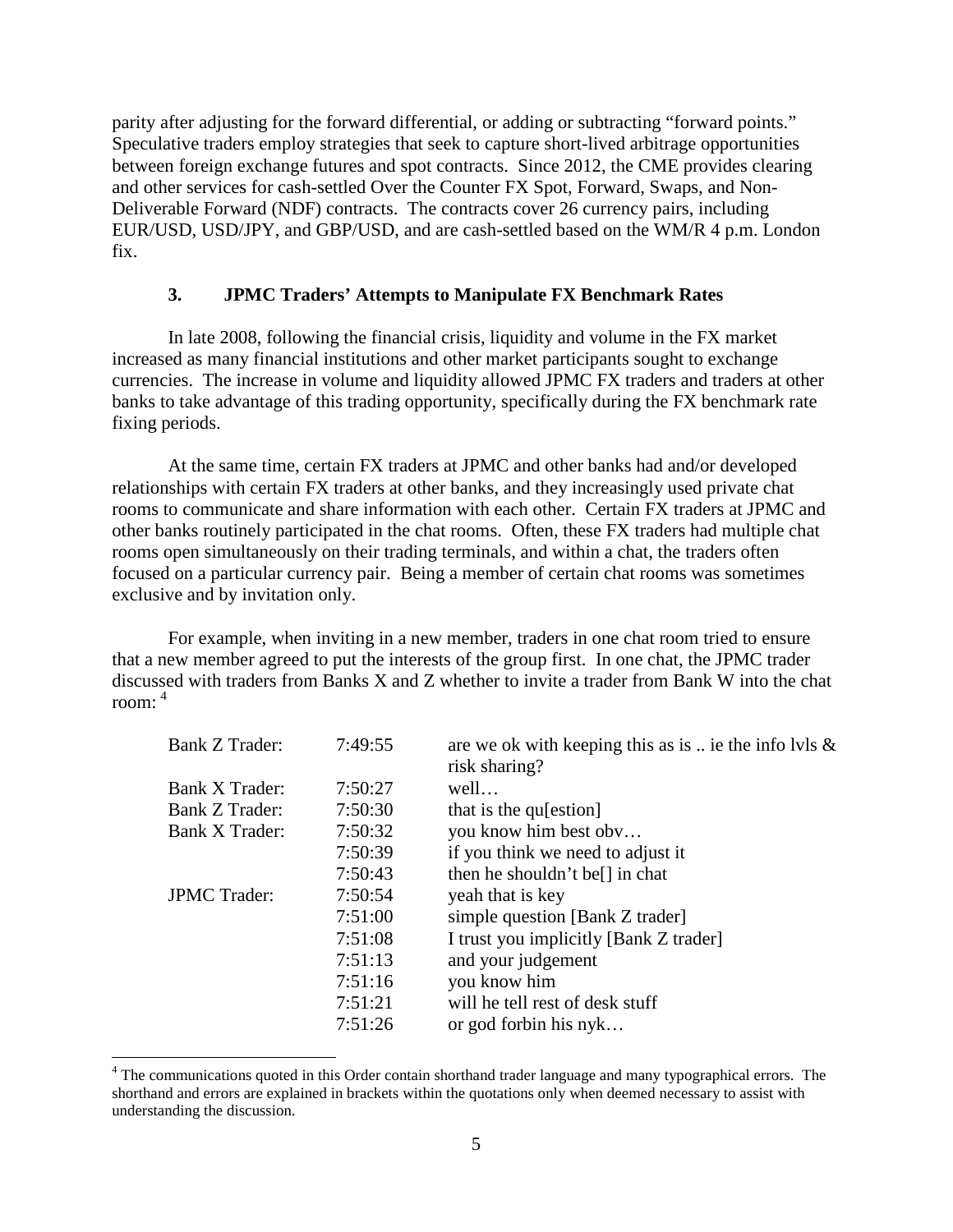| Bank X Trader: | 7:51:46 | yes                                                                               |
|----------------|---------|-----------------------------------------------------------------------------------|
|                | 7:51:51 | that's really imp[ortant] q[uestion]                                              |
|                | 7:52:01 | dont want other numpty's in mkt to know                                           |
|                | 7:52:17 | but not only that                                                                 |
|                | 7:52:21 | is he gonna protect us                                                            |
|                | 7:52:33 | like we protect each other against our own branches                               |
|                | 7:52:46 | ie if you guys are rhs <sup>5</sup> and my nyk is lhsill say<br>my nyk lhs in few |
| Bank Z Trader: | 7:53:52 | what concerns me is that i know he'll never tell us<br>when at risk               |

After further discussion of whether the fourth trader would "add huge value to this cartell," the traders decided to invite the trader into the chat room for a "1 month trial," with the Bank X trader warning him, presumably facetiously, "mess this up and sleep with one eye open at night."

These chat rooms were the vehicles through which certain JPMC FX traders and traders at other banks coordinated attempts to manipulate certain FX benchmark rates, including the WM/R 4 p.m. fix. Certain chat room participants used code words to evade detection by their banks' compliance monitoring systems.

At times during the Relevant Period, in their attempts to manipulate certain benchmarks (up or down), JPMC FX traders exchanged the size and direction of the bank's net orders with FX traders at other banks and used this information to attempt to coordinate trading strategies. The traders at times then used this information to enable one or more traders to attempt to manipulate the FX benchmark rates prior to and during the relevant fixing period.

For example, in one of the chat rooms, if a trader determined that he had fix orders in the opposite direction to the chat room group's overall net fixing position approaching the fixing window, that trader may have transacted before the fix period with traders outside the private chat room, a practice known by market participants as "netting off," rather than transact with other traders within the chat room.[6](#page-5-1) In certain cases, the goal of this trading strategy was to maintain the volume of orders held by chat room members in the direction favored by the majority of the private chat room members and limit orders being executed in the opposite direction during the fix window.

If traders in the chat room had net orders in the same direction as what they desired rate movement at the fix to be, then the traders would at times either (1) match off these orders with traders outside of the chat room in an attempt to reduce the volume of orders in the opposite direction transacted during the fix period; (2) transfer their orders to a single trader within the chat room who could then execute a single order during the fix period; or (3) transact with traders outside of the chat room to increase the volume traded by chat room members during the

<span id="page-5-0"></span> <sup>5</sup> <sup>5</sup> If an FX trader has orders to sell of the first currency listed in any currency pair, it is often referred to as being on the left-hand side, or "lhs." If an FX trader references right hand side, or "rhs," it indicates that the FX trader is a buyer of the first currency listed in a currency pair.<br><sup>6</sup> The Commission does not consider that the netting off of orders (or the decision not to net off) ahead of fixes is

<span id="page-5-1"></span>inappropriate in all circumstances.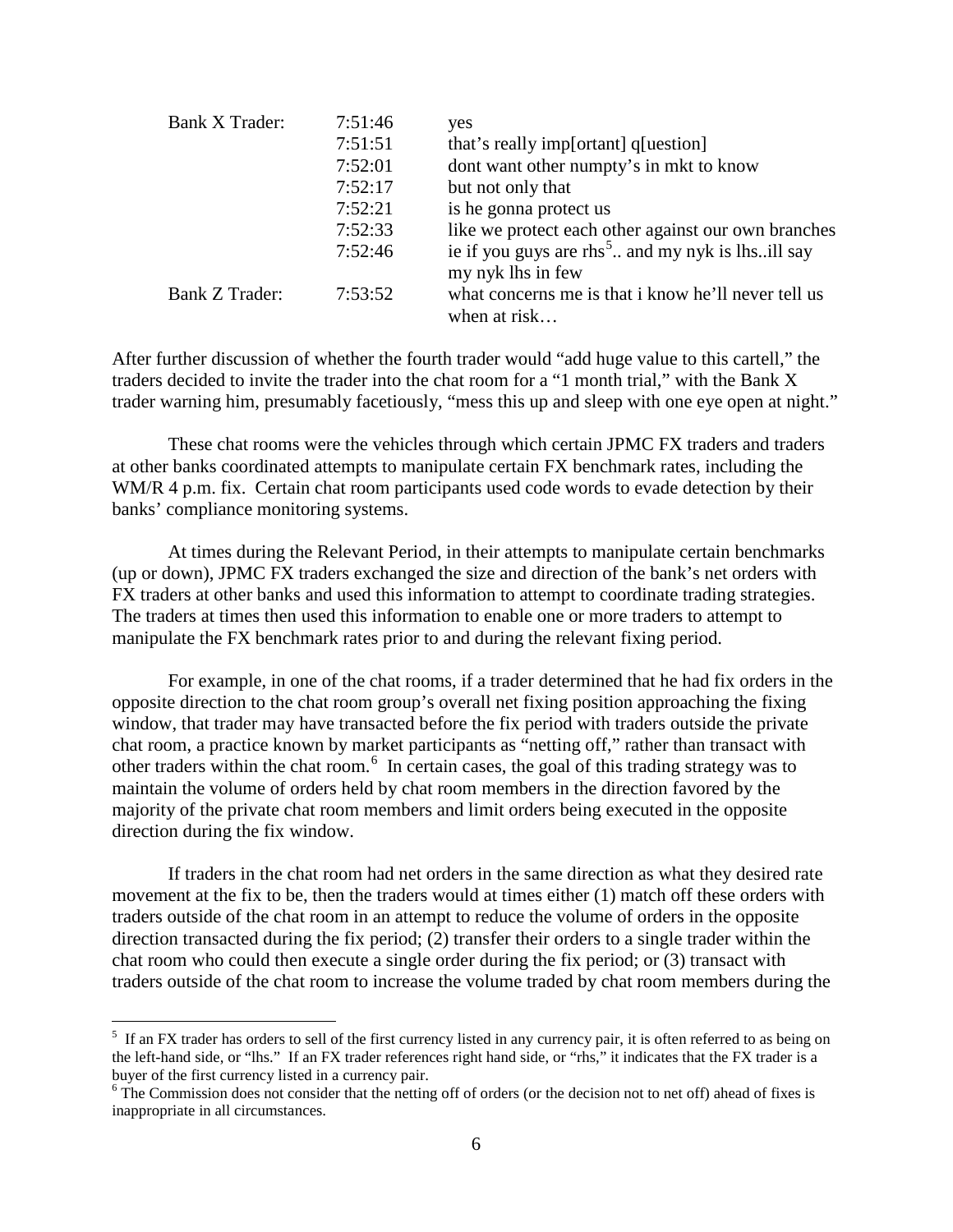fix window in the direction favored by the private chat room traders. At times, traders also increased the volume traded by them at the fix in the direction favored by the chat room traders in excess of the volume necessary to manage the risk associated with their banks' net buy or sell orders at the fix. At times, these actions were undertaken in order to attempt to manipulate the benchmark rate set during the fix period.

Some examples of JPMC FX traders' misconduct include:

In one example, a JPMC FX trader and a Bank W trader coordinated their trading in an attempt to manipulate the 4 p.m. EUR/USD fix. At 3:43:50, the Bank W trader asked the JPMC trader whether he needed to buy Euros in the market in the forthcoming fix. The JPMC trader responded that he had a net buy order for the fix, which he subsequently confirmed as totaling EUR105 million. At 3:44:04, the JPMC trader offered to transfer that net buy order to the Bank W trader. The Bank W trader replied "maybe" and then stated that he had a net buy order for EUR 150 million.

The traders had the following exchange:

| <b>Bank W Trader:</b> | 3:46:53 | i'd prefer we join forces |
|-----------------------|---------|---------------------------|
| <b>JPMC Trader:</b>   | 3:46:56 | perfick                   |
|                       | 3:46:59 | lets do this              |
| <b>JPMC Trader:</b>   | 3:47:11 | lets double team them     |
| <b>Bank W Trader:</b> | 3:47:12 |                           |
|                       |         |                           |

Immediately after the fixing window, the traders congratulated themselves:

| Bank W Trader:      | 4:03:25 | sml rumour we haven't lost it |
|---------------------|---------|-------------------------------|
| <b>JPMC</b> Trader: | 4:03:45 | we                            |
|                     | 4:03:46 | do                            |
|                     | 4:03:48 | dollarrr                      |
|                     |         |                               |

Similarly, on another occasion, JPMC trader coordinated with a trader from Bank X in an attempt to manipulate the EUR/USD fix just ahead of the 4 p.m. fix:

| <b>JPMC</b> Trader:   | 3:51:21 | ok, i got a lot of euros  |
|-----------------------|---------|---------------------------|
| Bank X Trader:        | 3:51:25 | ?                         |
|                       | 3:51:28 | you selling?              |
| <b>JPMC</b> Trader:   | 3:51:30 | yes                       |
| Bank X Trader:        | 3:51:33 | now                       |
|                       | 3:51:35 | or pickun? $'$            |
| <b>JPMC</b> Trader:   | 3:51:39 | pick un                   |
|                       | 3:51:46 | $u$ want it?              |
| <b>Bank X Trader:</b> | 3:52:24 | ill take it [JPMC trader] |
|                       | 3:52:26 | if u dont want it         |

<span id="page-6-0"></span><sup>&</sup>lt;sup>7</sup> "Pickun" is a slang term for a fix orders.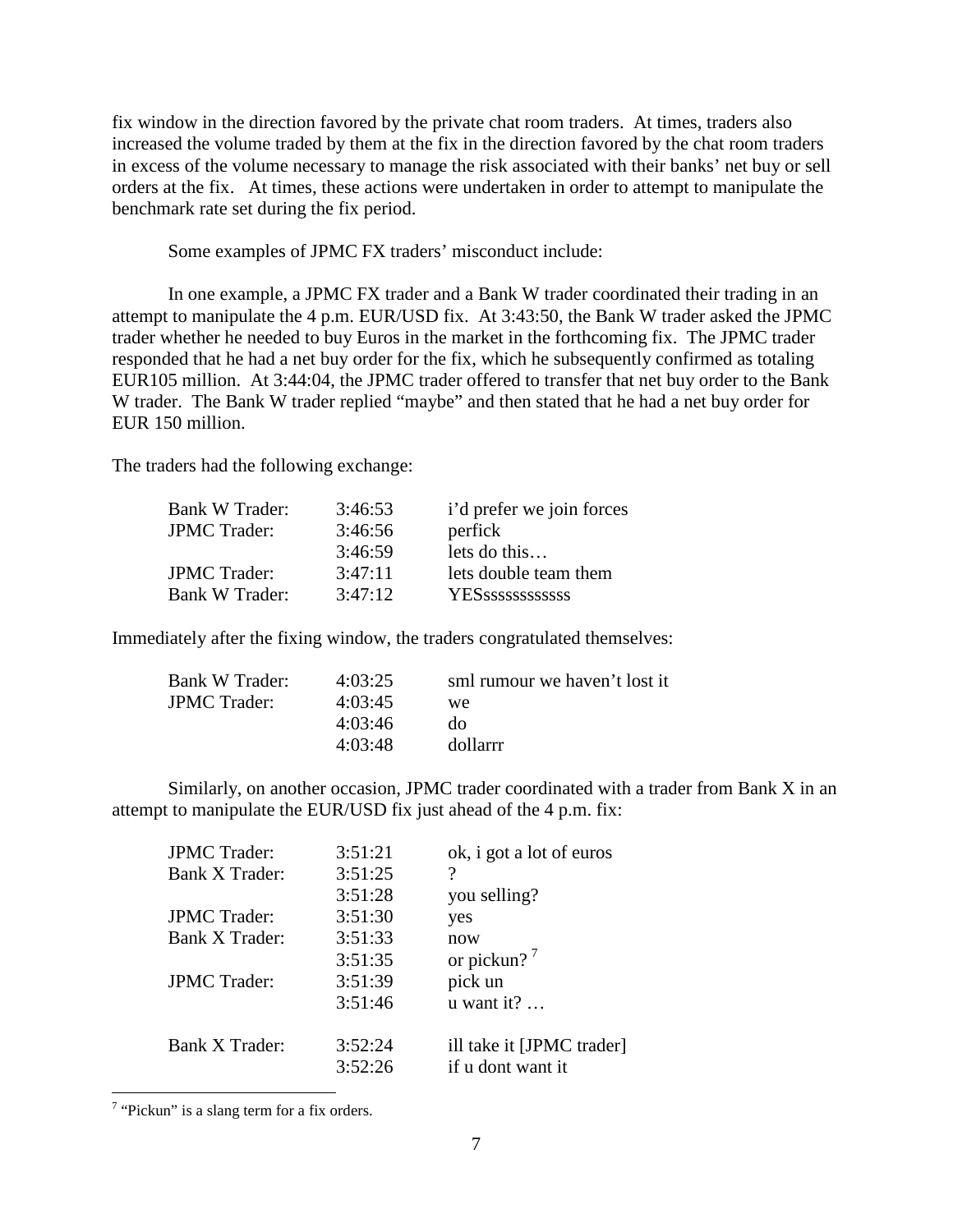| <b>JPMC</b> Trader: | 3:52:39 | tell you what                            |
|---------------------|---------|------------------------------------------|
|                     | 3:52:42 | lets double team it                      |
|                     | 3:52:45 | how much u got                           |
| Bank X Trader:      | 3:52:46 | ok                                       |
|                     | 3:52:47 | 300                                      |
|                     | 3:52:52 | $u$ ?                                    |
| <b>JPMC</b> Trader: | 3:53:01 | ok ill give u 500 more                   |
| Bank X Trader:      | 3:53:05 | <b>WOW</b>                               |
|                     | 3:53:06 | ok                                       |
|                     | 3:53:08 | ha                                       |
|                     | 3:53:09 | $\text{cool} \dots$                      |
| <b>JPMC</b> Trader: | 3:53:20 | so we have 800 each                      |
|                     | 3:53:21 | ok                                       |
|                     | 3:53:31 | but we gotta both do some at fix         |
|                     | 3:53:36 | don't sell em all and take foot off haha |
| Bank X Trader:      | 3:53:40 | <i>i</i> promise <i>i</i> will           |
| <b>JPMC</b> Trader: | 3:53:47 | me too                                   |
|                     |         |                                          |

At 4:00:14, however, the Bank X trader reported that he was "hosed." The JPMC trader replied with "ditto." They then proceeded to discuss what went wrong and speculate about which traders outside the chat room might have executed trades that went against them and caused the rate to fix at an unfavorable level.

# **4. Respondent Lacked Adequate Internal Controls**

During the Relevant Period, JPMC failed to adequately assess the risks associated with its FX traders participating in the fixing of certain FX benchmark rates. JPMC also lacked adequate internal controls in order to prevent its FX traders from engaging in improper communications with certain FX traders at other banks. JPMC lacked sufficient policies, procedures and training specifically governing participation in trading around the FX benchmarks rates and had inadequate policies pertaining to, or insufficient oversight of, its FX traders' use of chat rooms or other electronic messaging.

After the Relevant Period, in June 2013, JPMC commenced an internal investigation of possible misconduct by its FX traders relating to foreign exchange benchmarks. JPMC has since undertaken certain remedial measures to improve its internal controls and banned persistent multi-bank chat rooms in December 2013.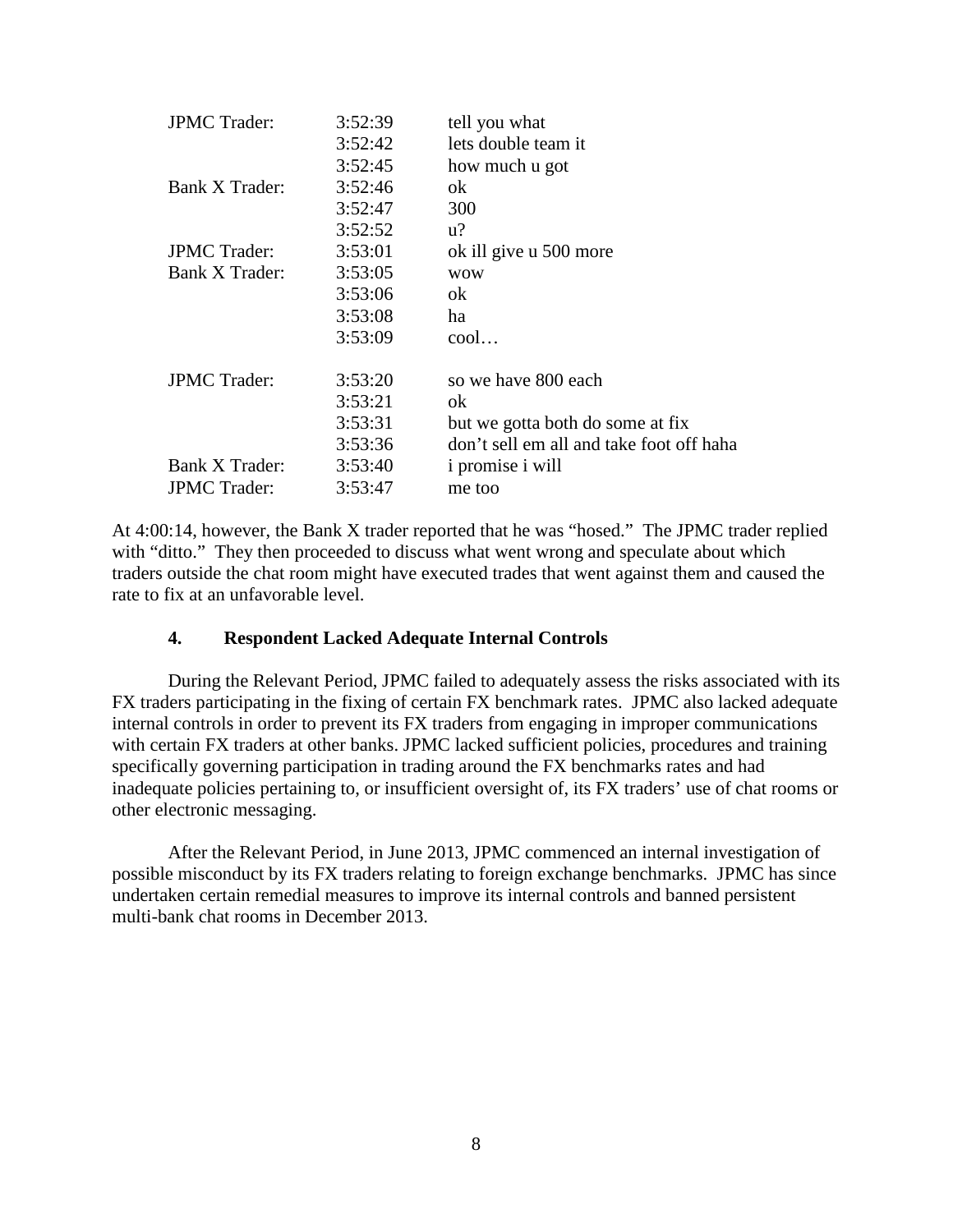#### **IV.**

#### **LEGAL DISCUSSION**

# **A. Respondent, Through the Acts of Certain Traders, Attempted to Manipulate FX Benchmark Rates**

Together, Sections  $6(c)$ ,  $6(d)$  and  $9(a)(2)$  of the Act prohibit acts of attempted manipulation. 7 U.S.C.  $\S$ , 9, 13b and 13(a)(2) (2012). Section 9(a)(2) of the Act makes it unlawful for "[a]ny person to . . . attempt to manipulate the price of any commodity in interstate commerce, or for future delivery on or subject to the rules of any registered entity . . . ." 7 U.S.C. § 13(a)(2) (2012). Sections 6(c) and 6(d) of the Act authorize the Commission to serve a complaint and provide for the imposition of, among other things, civil monetary penalties and cease and desist orders if the Commission "has reason to believe that any person" has attempted to manipulate the market price of any commodity, in interstate commerce, or otherwise is violating or has violated any of the provisions of the Act. 7 U.S.C. §§ 9 and 13b (2012).

With respect to conduct on or after August 15, 2011, in addition to Sections 6(c), 6(d) and  $9(a)(2)$ , Section  $6(c)(3)$  of the Act prohibits the attempted manipulation of the price of any commodity in interstate commerce. 7 U.S.C. § 9(3) (2012). Commission Regulation 180.2, 17 C.F.R. §180.2 (2014), which became effective on August 15, 2011, in relevant part, makes it "unlawful …directly or indirectly . . . to attempt to manipulate, the price of …any commodity in interstate commerce" Regulation 180.2 codifies Section 6(c)(3).

Two elements are required to prove an attempted manipulation: (1) an intent to affect the market price, and (2) an overt act in furtherance of that intent. *See In re Hohenberg Bros. Co.*, [1975-77 Transfer Binder] Comm. Fut. L. Rep. (CCH) ¶ 20,271, at 21,477 (CFTC Feb. 18, 1977); *CFTC v. Bradley*, 408 F. Supp. 2d 1214, 1220 (N.D. Okla. 2005). To prove the intent element of attempted manipulation, it must be shown that JPMC FX traders "acted (or failed to act) with the purpose or conscious object of causing or effecting a price or price trend in the market that did not reflect the legitimate forces of supply and demand." *In re Indiana Farm Bureau Coop. Ass'n*, [1982-1984 Transfer Binder] Comm. Fut. L. Rep. (CCH) ¶ 21,796, at 27,283 (CFTC Dec. 17, 1982). "[W]hile knowledge of relevant market conditions is probative of intent, it is not necessary to prove that the accused knew to any particular degree of certainty that his actions would create an artificial price. It is enough to present evidence from which it may reasonably be inferred that the accused 'consciously desire[d] that result, whatever the likelihood of that result happening from his conduct.' " *Id.* (quoting *U.S. v. U.S. Gypsum Co.,* 438 U.S. 422, 445 (1978)). A profit motive may also be evidence of intent, although profit motive is not a necessary element of an attempted manipulation. *See In re DiPlacido*, [2007-2009 Transfer Binder] Comm. Fut. L. Rep. (CCH) ¶ 30,970, at 62,484 (CFTC Nov. 5, 2008) (citing *In re Hohenberg Bros. Co*., [1975-1977 Transfer Binder] Comm. Fut. L. Rep. (CCH) at 21,478)), *aff'd*, 364 Fed. Appx. 657, No. 08-5559-ag, 2009 WL 3326624 (2d Cir. 2009). It is also not necessary that there be an actual effect on price. *See CFTC v. Amaranth Advisors, L.L.C.,* 554 F. Supp.2d 523, 533 (S.D.N.Y. 2008).

<span id="page-8-0"></span> $8$  Section 6(c) was amended effective August 15, 2011. For conduct occurring on or after that date, the relevant provision of the Act is  $6(c)(4)(A)$ . 7 U.S.C. §  $9(4)(A)$  (2012).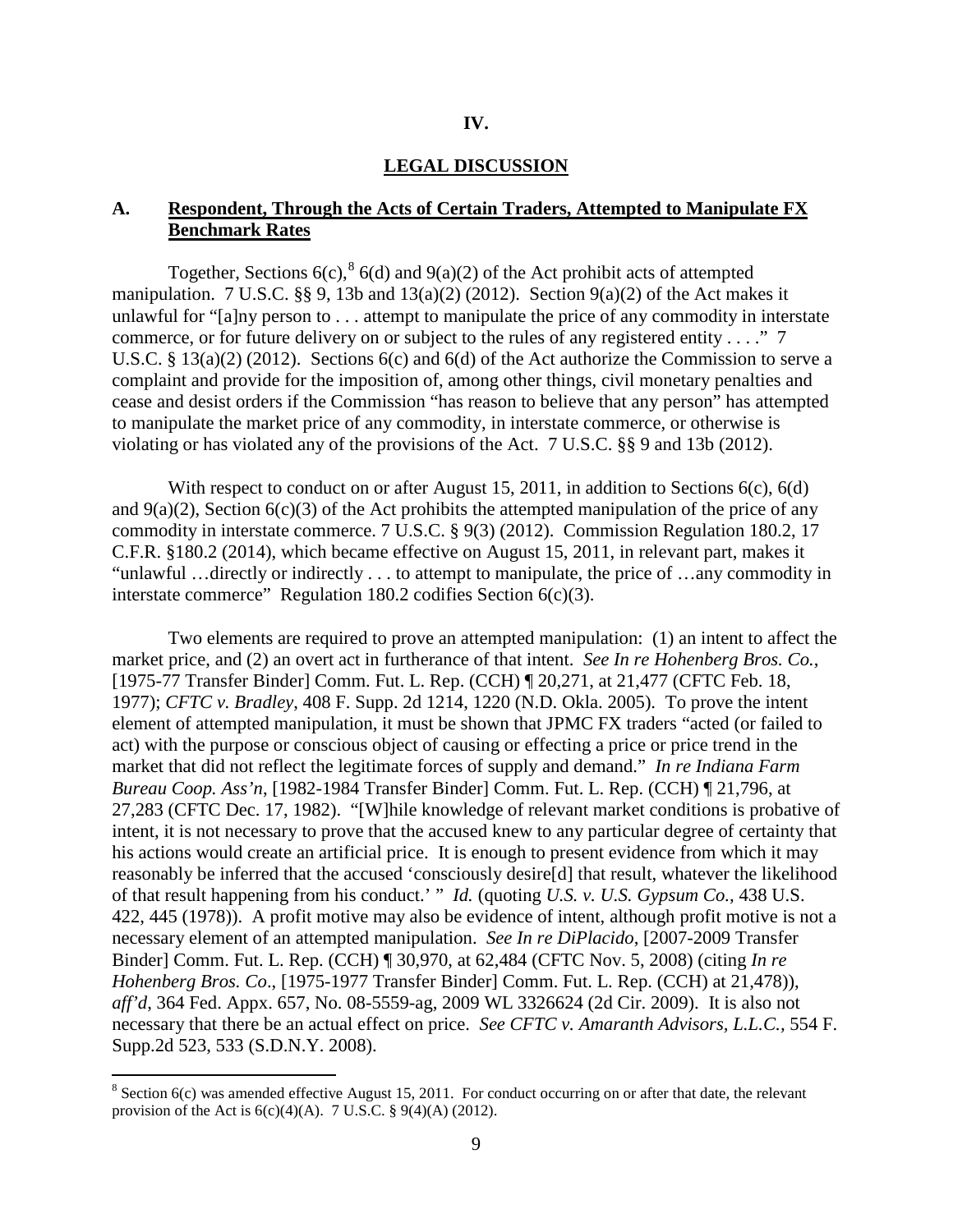Here, as evidenced by the foregoing, JPMC engaged in acts of attempted manipulation in violation of Sections 6(c), 6(d) and 9(a)(2), 7 U.S.C. §§ 9, 13b and 13(a)(2) (2012). Additionally, with respect to conduct occurring on or after August 15, 2011, JPMC engaged in acts of attempted manipulation in violation of Section 6(c)(3), 7 U.S.C. § 9(3) (2012), and Regulation 180.2, 17 C.F.R. § 180.2 (2014).

# **B. Respondent Aided and Abetted the Attempts of Certain Traders at Other Banks to Manipulate FX Benchmark Rates**

Pursuant to Section 13(a) of the Act, liability as an aider and abettor requires proof that: (1) the Act was violated, (2) the aider and abettor had knowledge of the wrongdoing underlying the violation, and (3) the aider and abettor intentionally assisted the primary wrongdoer. 7 U.S.C. § 13c(a) (2012); *In re Sharokh Nikkhah*, [1999-2000 Transfer Binder] Comm. Fut. L. Rep. (CCH) ¶ 28,129, at 49,888 n.28 (CFTC May 12, 2000). Although actual knowledge of the primary wrongdoer's conduct is required, knowledge of the unlawfulness of such conduct is not necessarily required to be demonstrated. *See In re Lincolnwood Commodities, Inc*., [1982-1984 Transfer Binder] Comm. Fut. L. Rep. (CCH) ¶ 21,986, at 28,255 (CFTC Jan. 31, 1984). Knowing assistance can be inferred from the surrounding facts and circumstances. *Id*. *See also In re Buckwalter*, [1990-1992 Transfer Binder] Comm. Fut. L . Rep. (CCH) ¶ 24,995, at 37,686 (CFTC Jan. 25, 1991).

Here, as evidenced by the foregoing, FX traders at other banks attempted to manipulate the WM/R and other FX benchmark rates in violation of Section 6(c), 6(d) and 9(a)(2), 7 U.S.C. §§ 9, 13b and 13(a)(2) (2012). Additionally, with respect to conduct occurring on or after August 15, 2011, FX traders at other banks violated Section 6(c)(3), 7 U.S.C. § 9(3), and Regulation 180.2, 17 C.F.R. § 180.2 (2014). As evidenced above, JPMC, through the acts of certain of its FX traders, aided and abetted the attempts of traders at other banks to manipulate the FX benchmark rates in violation of the Act.

#### **C. Respondent is Liable for the Acts of its Agents**

Section 2(a)(1)(B) of the Act, 7 U.S.C. § 2(a)(1)(B) (2012), and Regulation 1.2, 17 C.F.R. § 1.2 (2014), provide that "[t]he act, omission, or failure of any official, agent or other person acting for any individual, association, partnership, corporation, or trust within the scope of his employment or office shall be deemed the act, omission, or failure of such individual, association, partnership, corporation or trust[.]" Pursuant to Section 2(a)(1)(B) of the Act and Commission Regulation 1.2, strict liability is imposed on principals for the actions of their agents. *See, e.g., Rosenthal & Co. v. CFTC,* 802 F.2d 963, 966 (7th Cir. 1986); *Dohmen-Ramirez & Wellington Advisory, Inc. v. CFTC*, 837 F.2d 847, 857-58 (9th Cir. 1988).

JPMC is liable for the acts, omissions and failures of any traders who acted as its employees and/or agents in relation to the conduct described above. Accordingly, JPMC violated Sections 6(c), 6(d) and 9(a)(2), 7 U.S.C. §§ 9(3), 13b and 13(a)(2) (2012) by engaging in attempted manipulation and aiding and abetting attempted manipulation. Additionally, with respect to conduct occurring on or after August 15, 2011, JPMC is liable for violating Section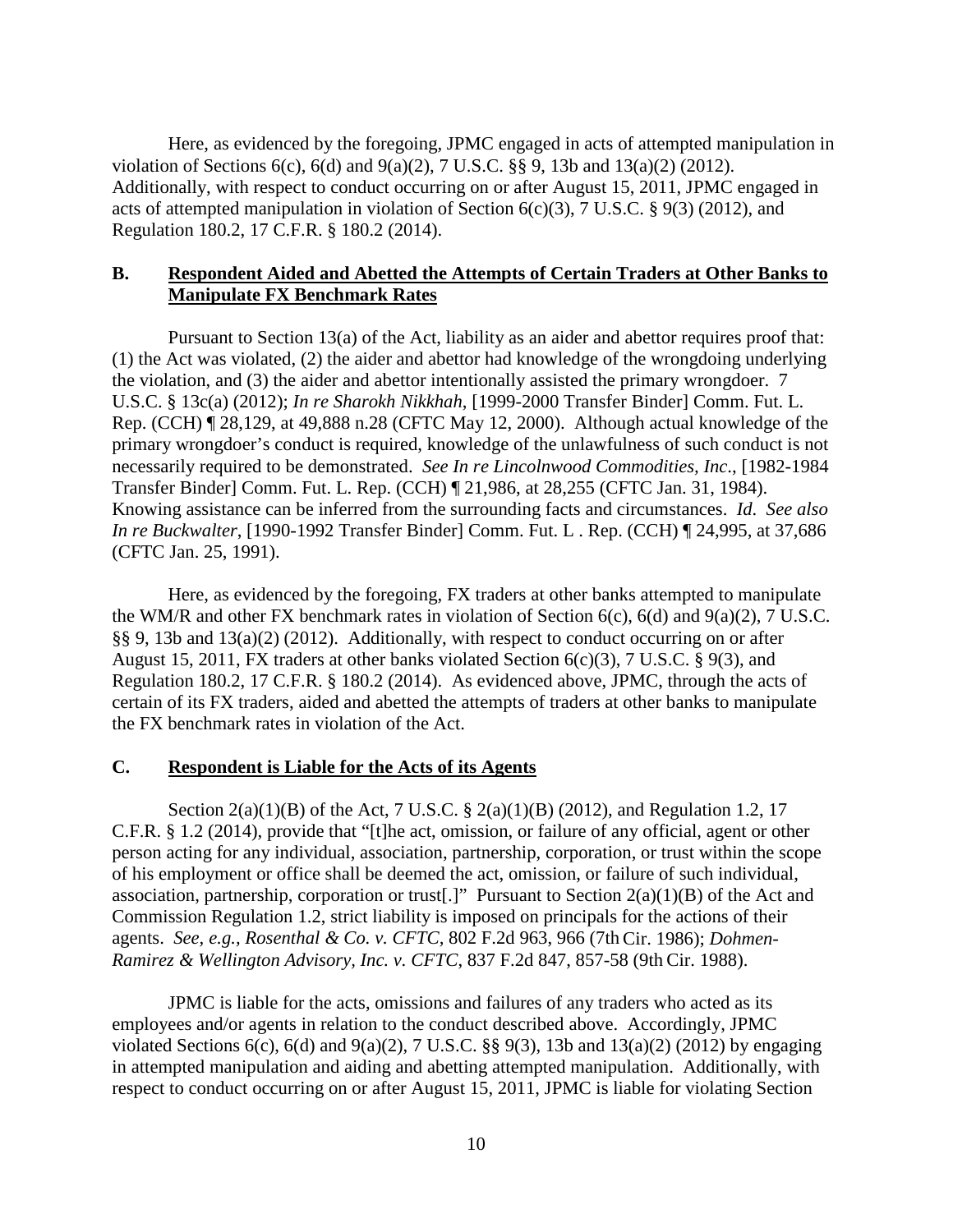6(c)(3), 7 U.S.C. § 9(3), 13(a)(2) (2012), and Regulation 180.2, 17 C.F.R. § 180.2 (2014), as set forth above.

## **V.**

# **FINDINGS OF VIOLATIONS**

Based on the foregoing, the Commission finds that Respondent violated Sections 6(c),  $6(d)$  and  $9(a)(2)$  of the Act, 7 U.S.C. §§ 9, 13b and 13(a)(2) (2012), and for conduct occurring on or after August 15, 2011, Section 6(c)(3), 7 U.S.C. § 9(3) and Regulation 180.2, 17 C.F.R. § 180.2 (2014).

### **VI.**

### **OFFER OF SETTLEMENT**

Respondent, without admitting or denying the findings or conclusions herein, has submitted the Offer in which it:

- A. Acknowledges receipt of service of this Order;
- B. Admits the jurisdiction of the Commission with respect to this Order only and for any action or proceeding brought or authorized by the Commission based on violation of or enforcement of this Order;
- C. Waives:
	- 1. the filing and service of a complaint and notice of hearing;
	- 2. a hearing;
	- 3. all post-hearing procedures;
	- 4. judicial review by any court;
	- 5. any and all objections to the participation by any member of the Commission's staff in the Commission's consideration of the Offer;
	- 6. any and all claims that it may possess under the Equal Access to Justice Act, 5 U.S.C. § 504 (2012) and 28 U.S.C. § 2412 (2012), and/or the rules promulgated by the Commission in conformity therewith, Part 148 of the Commission's Regulations, 17 C.F.R. §§ 148.1-30 (2014), relating to, or arising from, this proceeding;
	- 7. any and all claims that it may possess under the Small Business Regulatory Enforcement Fairness Act of 1996, Pub. L. No. 104-121, §§ 201-253, 110 Stat.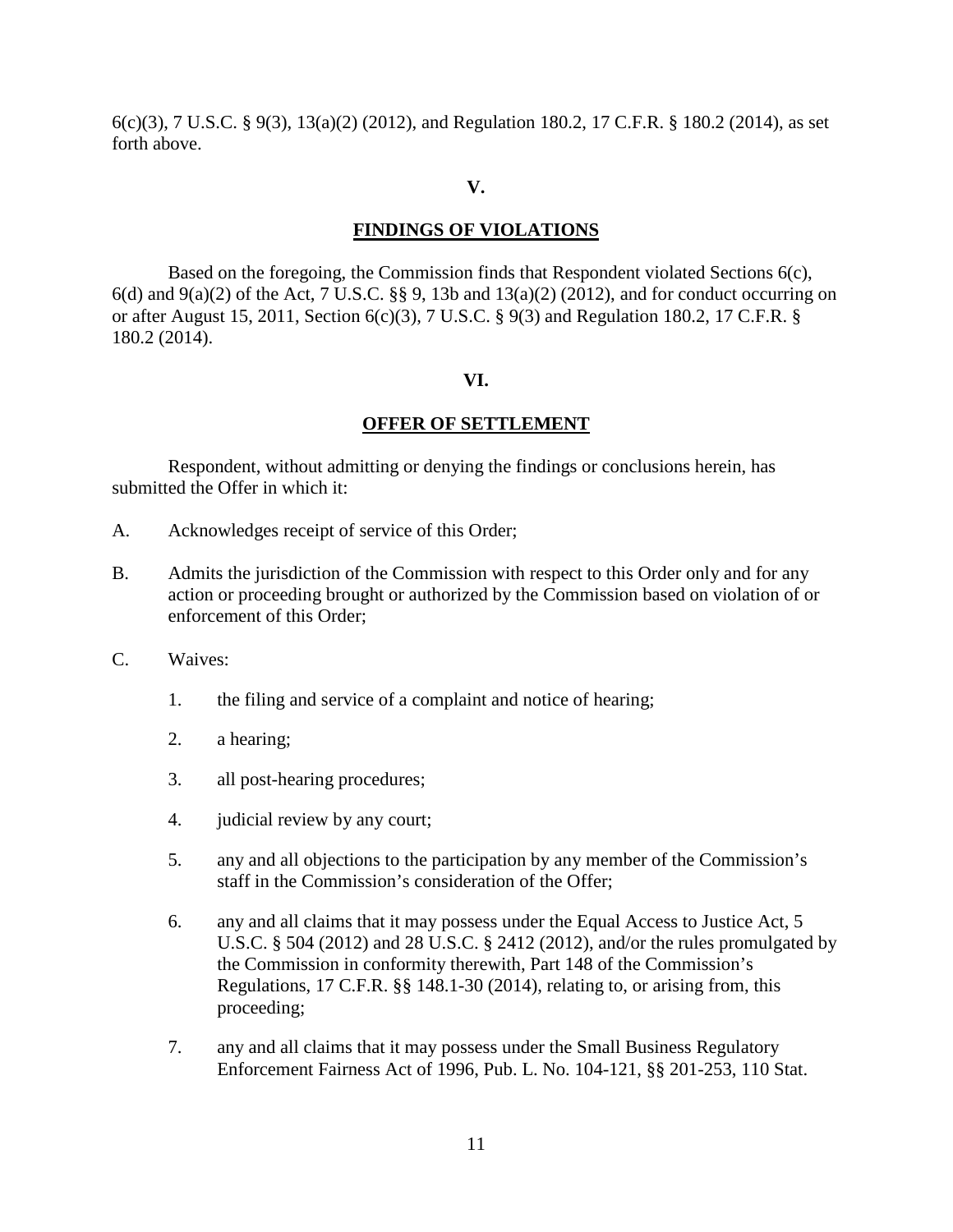847, 857-868 (1996), as amended by Pub. L. No. 110-28, § 8302, 121 Stat. 112, 204-205 (2007), relating to, or arising from, this proceeding; and

- 8. any claims of Double Jeopardy based on the institution of this proceeding or the entry in this proceeding of any order imposing a civil monetary penalty or any other relief;
- D. Stipulates that the record basis on which this Order is entered shall consist solely of the findings contained in this Order to which Respondent has consented in the Offer; and
- E. Consents, solely on the basis of the Offer, to the Commission's entry of this Order that:
	- 1. makes findings by the Commission that Respondent violated Section 6(c), 6(d) and  $9(a)(2)$  of the Act, 7 U.S.C. §§ 9, 13b and 13(a)(2) (2012) and for conduct occurring on or after August 15, 2011, Section  $6(c)(3)$ , 7 U.S.C.  $\S9(3)$  and Regulation 180.2, 17 C.F.R. § 180.2 (2014);
	- 2. orders Respondent to cease and desist from violating Sections  $6(c)(3)$  and  $9(a)(2)$ of the Act, 7 U.S.C. §§ 9(3) and 13(a)(2) (2012) and Regulation 180.2, 17 C.F.R. § 180.2 (2014);
	- 3. orders Respondent to pay a civil monetary penalty in the amount of \$310,000,000 plus post-judgment interest; and
	- 4. orders Respondent and its successors and assigns to comply with the conditions and undertakings consented to in the Offer and as set forth in Part VII of this Order.
- F. Respondent represents that it has already undertaken certain steps intended to make reasonable efforts to ensure the integrity of the FX markets, including, but not limited to, the following:
	- 1. Restricting FX traders from participating in multi-bank chat rooms (except in limited circumstances);
	- 2. Strengthening transaction monitoring and communications surveillance programs for its FX desks;
	- 3. Revising relevant policies and procedures to provide FX traders more concrete and specific guidance;
	- 4. Implementing conduct and culture initiatives to evaluate business practices across the CIB and to create consistent principles regarding acceptable and unacceptable conduct, particularly in trading and communications flows; and
	- 5. Enhancing annual training for all FX traders and sales personnel involved in market-making activities concerning appropriate trading behavior.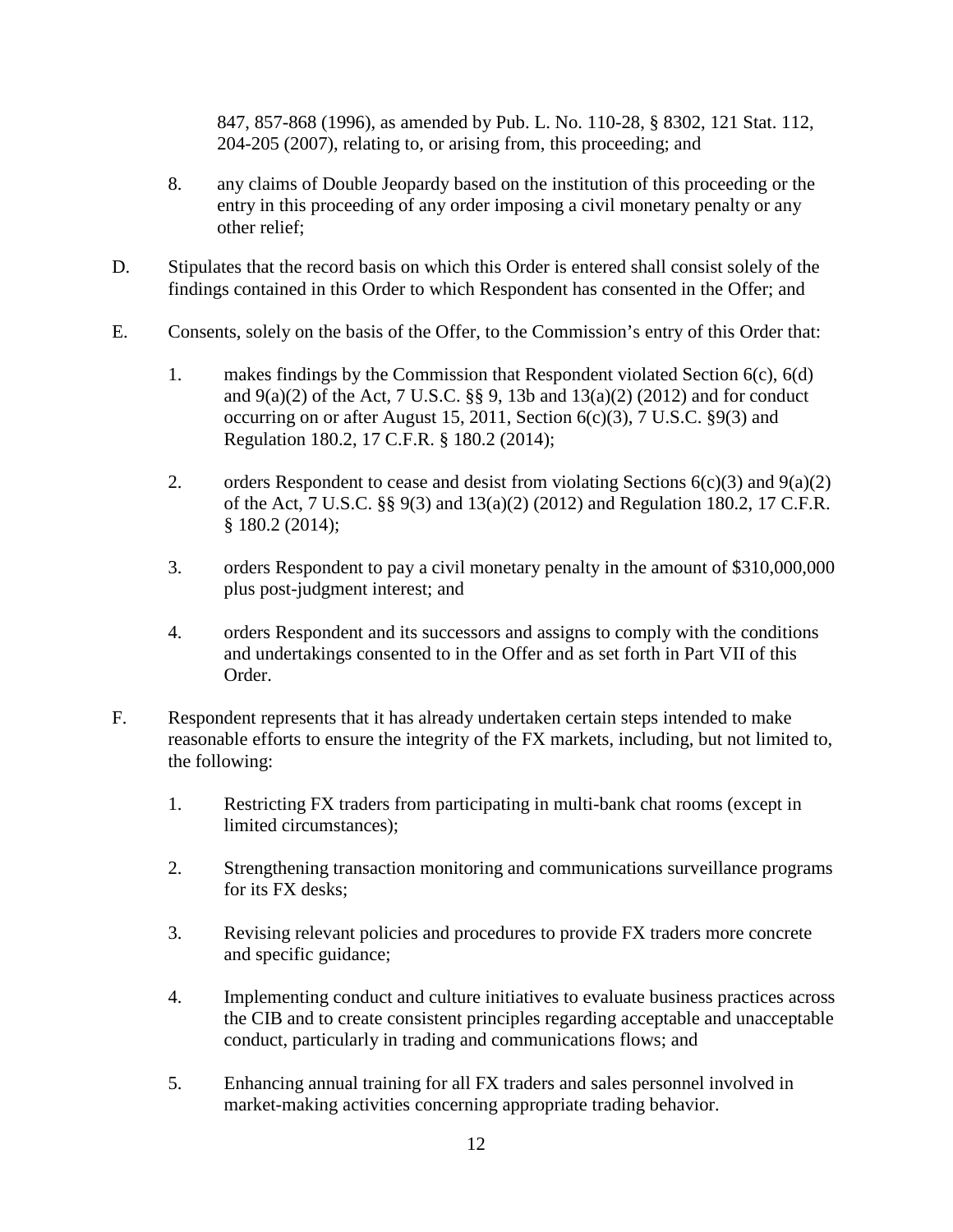Upon consideration, the Commission has determined to accept the Offer.

# **VII.**

# **ORDER**

# **Accordingly, IT IS HEREBY ORDERED THAT:**

- A. Respondent shall cease and desist from violating Sections  $6(c)(3)$  and  $9(a)(2)$  of the Act, 7 U.S.C. §§ 9(3) and 13(a)(2) (2012) of the Act and Regulation 180.2, 17 C.F.R. § 180.2 (2014).
- B. Respondent shall pay a civil monetary penalty of \$310 Million Dollars (\$310,000,000), within ten (10) days of the date of entry of this Order (the "CMP Obligation"). If the CMP Obligation is not paid in full within ten (10) days of the date of entry of this Order, then post judgment interest shall accrue on the CMP Obligation beginning on the date of entry of this Order and shall be determined by using the Treasury Bill rate prevailing on the date of entry of this Order pursuant to 28 U.S.C. § 1961 (2012). Respondent shall pay the CMP Obligation by electronic funds transfer, U.S. postal money order, certified check, bank cashier's check, or bank money order. If payment is to be made other than by electronic funds transfer, then the payment shall be made payable to the Commodity Futures Trading Commission and sent to the address below:

Commodity Futures Trading Commission Division of Enforcement ATTN: Accounts Receivables --- AMZ 340 E-mail Box: 9-AMC-AMZ-AR-CFTC DOT/FAA/MMAC 6500 S. MacArthur Blvd. Oklahoma City, OK 73169 Telephone: (405) 954-7262

If payment is to be made by electronic funds transfer, Respondent shall contact Nikki Gibson or her successor at the above address to receive payment instructions and shall fully comply with those instructions. Respondent shall accompany payment of the CMP Obligation with a cover letter that identifies the Respondent and the name and docket number of this proceeding. The Respondent shall simultaneously transmit copies of the cover letter and the form of payment to the Chief Financial Officer, Commodity Futures Trading Commission, Three Lafayette Centre, 1155 21st Street, NW, Washington, D.C. 20581.

- C. Respondent and its successors and assigns shall comply with the following undertakings set forth in the Offer:
	- 1. REMEDIATION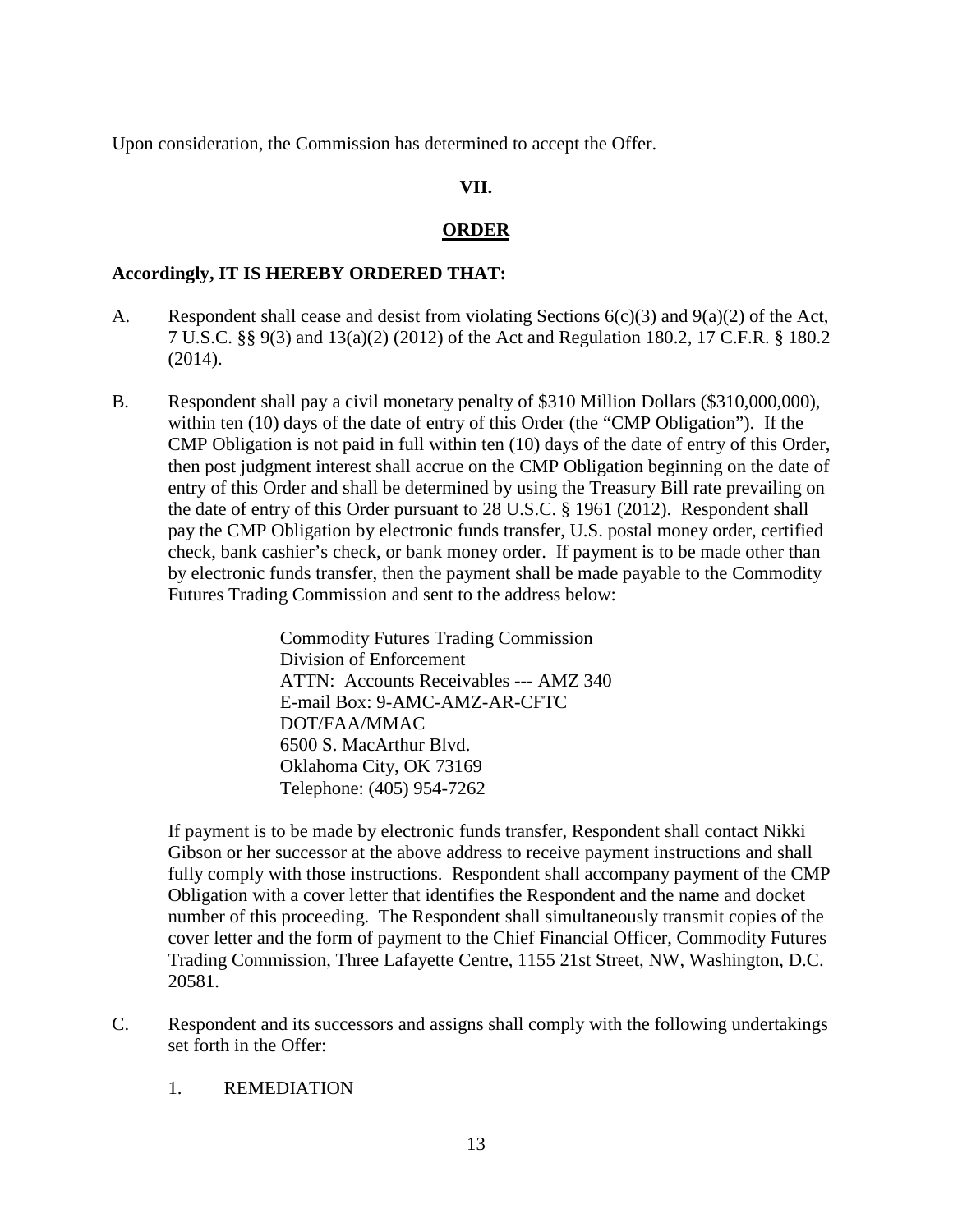As set forth above in Section VI, paragraph F, Respondent represents that it has already undertaken and continues to undertake extensive remedial measures to implement and strengthen its internal controls and procedures relating to its participation in the fixing of FX benchmark rates and related supervision of its FX traders. With respect to its remediation efforts to the extent not already undertaken, Respondent undertakes that:

- a. Respondent will implement and improve its internal controls and procedures in a manner reasonably designed to ensure the integrity of its participation in the fixing of any FX benchmark rate, including measures to identify and address internal or external conflicts of interest;
- b. Its remediation improvements will include internal controls and procedures relating to:
	- **n** measures designed to enhance the detection and deterrence of improper communications concerning FX benchmark rates, including the form and manner in which communications may occur;
	- **EXECUTE:** monitoring systems designed to enhance the detection and deterrence of trading or other conduct potentially intended to manipulate directly or indirectly FX benchmark rates;
	- periodic audits, at least annually, of Respondent's participation in the fixing of any FX benchmark rate;
	- **Exercise 1** supervision of trading desks that participate in the fixing of any FX benchmark rate;
	- routine and on-going training of all traders, supervisors and others who are involved in the fixing of any FX benchmark rate;
	- **PEDIE:** processes for the periodic but routine review of written and oral communications of any traders, supervisors and others who are involved in the fixing of any FX benchmark rate with the review being documented and documentation being maintained for a period of three years; and
	- continuing to implement its system for reporting, handling and investigating any suspected misconduct or questionable, unusual or unlawful activity relating to the fixing of any FX benchmark rate with escalation to compliance and legal and with reporting of material matters to the executive management of JPMC and the Commission, as appropriate; the Respondent shall maintain the record basis of the handling of each such matter for a period of three years.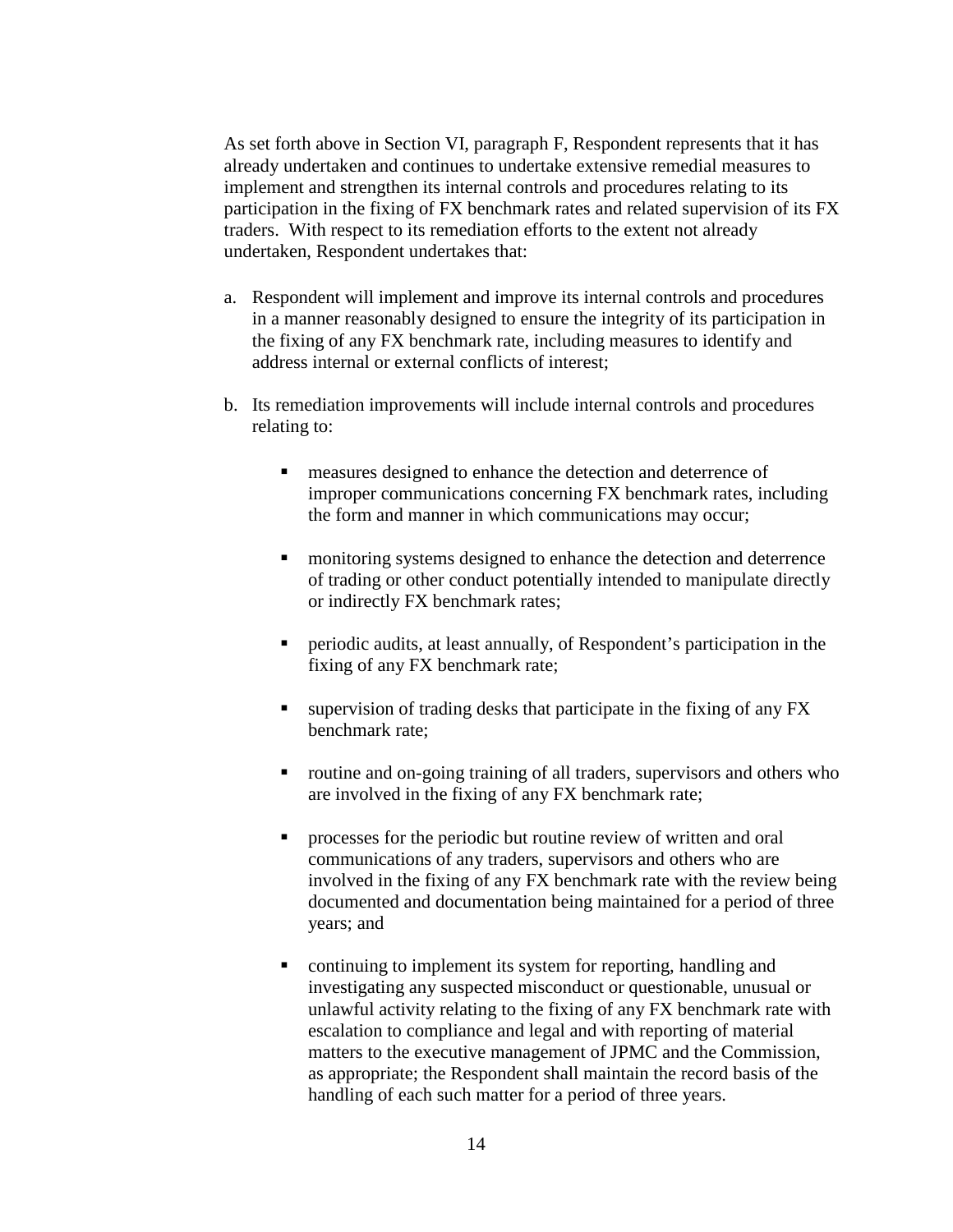c. Within 120 days of the entry of this Order, the Respondent shall make a report to the Commission, through the Division, concerning its remediation efforts, prior to and since the entry of this Order. Within 365 days of the entry of this Order, Respondent shall submit a report to the Commission, through the Division, explaining how it has complied with the undertakings set forth herein. The report shall contain a certification from a representative of the Respondent's Executive Management, after consultation with the Respondent's chief compliance officer(s), that the Respondent has complied with the undertakings set forth above, and that it has established policies, procedures, and controls to satisfy the undertakings set forth in the Order.

# 2. COOPERATION WITH THE COMMISSION

In this action, and in any investigation or other action instituted by the Commission, related to the subject matter of this action, Respondent shall cooperate fully and expeditiously with the Commission, including the Division, As part of such cooperation, Respondent agrees to the following for a period of three (3) years from the date of the entry of this Order, or until all related investigations and litigations in which the Commission, including the Division, is a party, are concluded, including through the appellate review process, whichever period is longer:

- 1. Preserve all records relating to the subject matter of this proceeding, including, but not limited to, audio files, electronic mail, other documented communications, and trading records;
- 2. Comply fully, promptly, completely, and truthfully with all inquiries and requests for non-privileged information or documents;
- 3. Provide authentication of documents and other evidentiary material;
- 4. Provide copies of non-privileged documents within JPMC's possession, custody or control;
- 5. Subject to applicable laws and regulations, JPMC will make its best efforts to produce any current (as of the time of the request) officer, director, employee, or agent of JPMC, regardless of the individual's location, and at such location that minimizes Commission travel expenditures, to provide assistance at any trial, proceeding, or Commission investigation related to the subject matter of this proceeding, including, but not limited to, requests for testimony, depositions, and/or interviews, and to encourage them to testify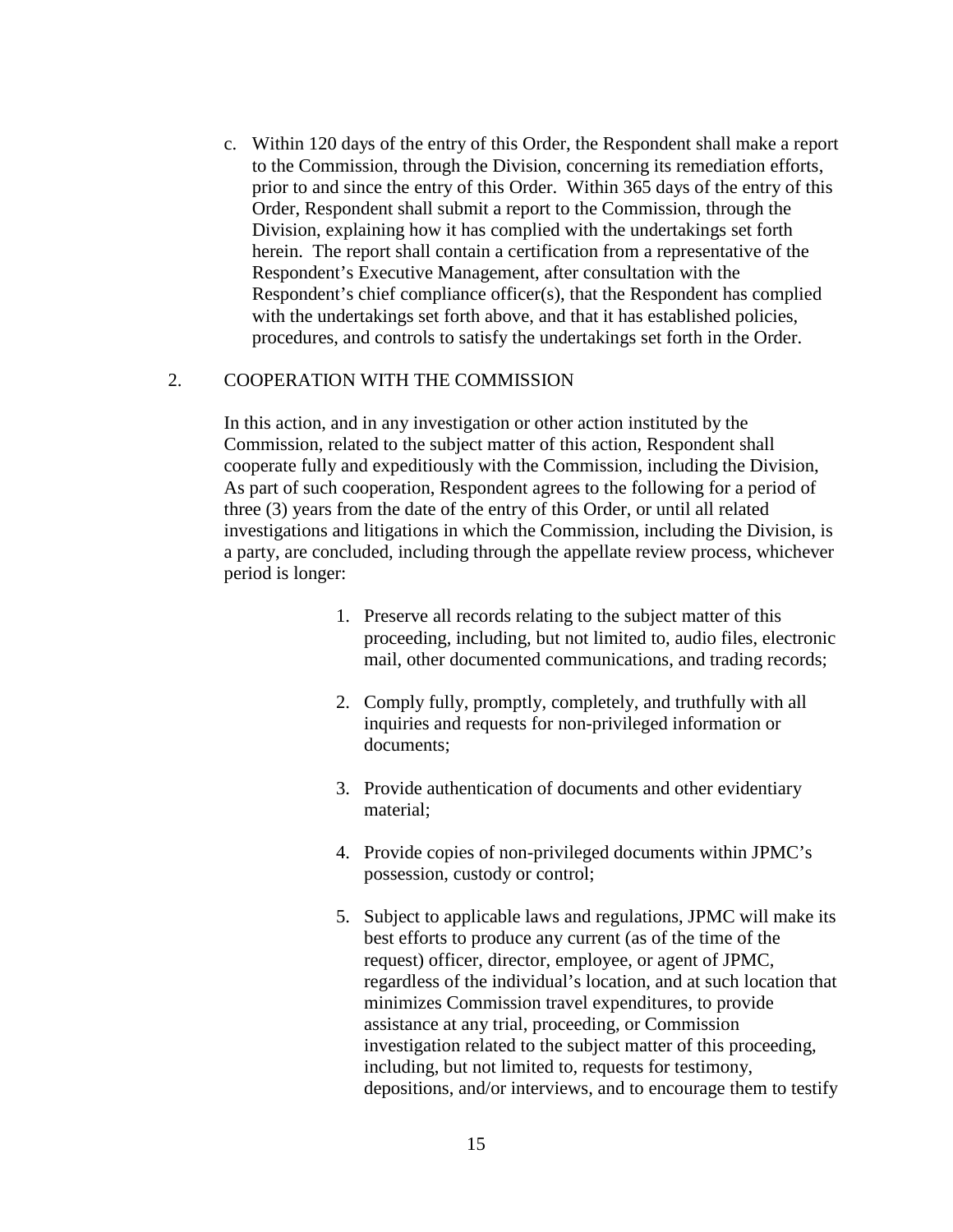completely and truthfully in any such proceeding, trial, or investigation; and

6. Subject to applicable laws and regulations, JPMC will make its best efforts to assist in locating and contacting any prior (as of the time of the request) officer, director, employee or agent of JPMC;

Respondent also agrees that it will not undertake any act that would limit its ability to cooperate fully with the Commission. JPMC will designate an agent located in the United States of America to receive all requests for information pursuant to these Undertakings, and shall provide notice regarding the identity of such Agent to the Division upon entry of this Order. Should JPMC seek to change the designated agent to receive such requests, notice of such intention shall be given to the Division fourteen (14) days before it occurs. Any person designated to receive such request shall be located in the United States of America; and

# 3. PROHIBITED OR CONFLICTING UNDERTAKINGS

Should the Undertakings herein be prohibited by, or be contrary to the provisions of any obligations imposed on Respondent by any presently existing, or hereinafter enacted or promulgated laws, regulations, regulatory mandates, or the rules or definitions issued by a Benchmark Publisher, then Respondent shall promptly transmit notice to the Commission (through the Division) of such prohibition or conflict, and shall meet and confer in good faith with the Commission (through the Division) to reach an agreement regarding possible modifications to the Undertakings herein sufficient to resolve such inconsistent obligations. In the interim, Respondent will abide by the obligations imposed by the law, regulations, regulatory mandates and Benchmark Publishers' rules and definitions. Nothing in these Undertakings shall limit, restrict or narrow any obligations pursuant to the Act or the Commission's Regulations promulgated thereunder, including, but not limited to, Regulations 1.31 and 1.35, 17 C.F.R. §§ 1.31 and 1.35 (2014), in effect now or in the future.

# 4. PUBLIC STATEMENTS

Respondent agrees that neither it nor any of its successors and assigns, agents or employees under its authority or control shall take any action or make any public statement denying, directly or indirectly, any findings or conclusions in this Order or creating, or tending to create, the impression that this Order is without a factual basis; provided, however, that nothing in this provision shall affect Respondent's (i) testimonial obligations, or (ii) right to take positions in other proceedings to which the Commission is not a party. Respondent and its successors and assigns shall undertake all steps necessary to ensure that all of its agents and/or